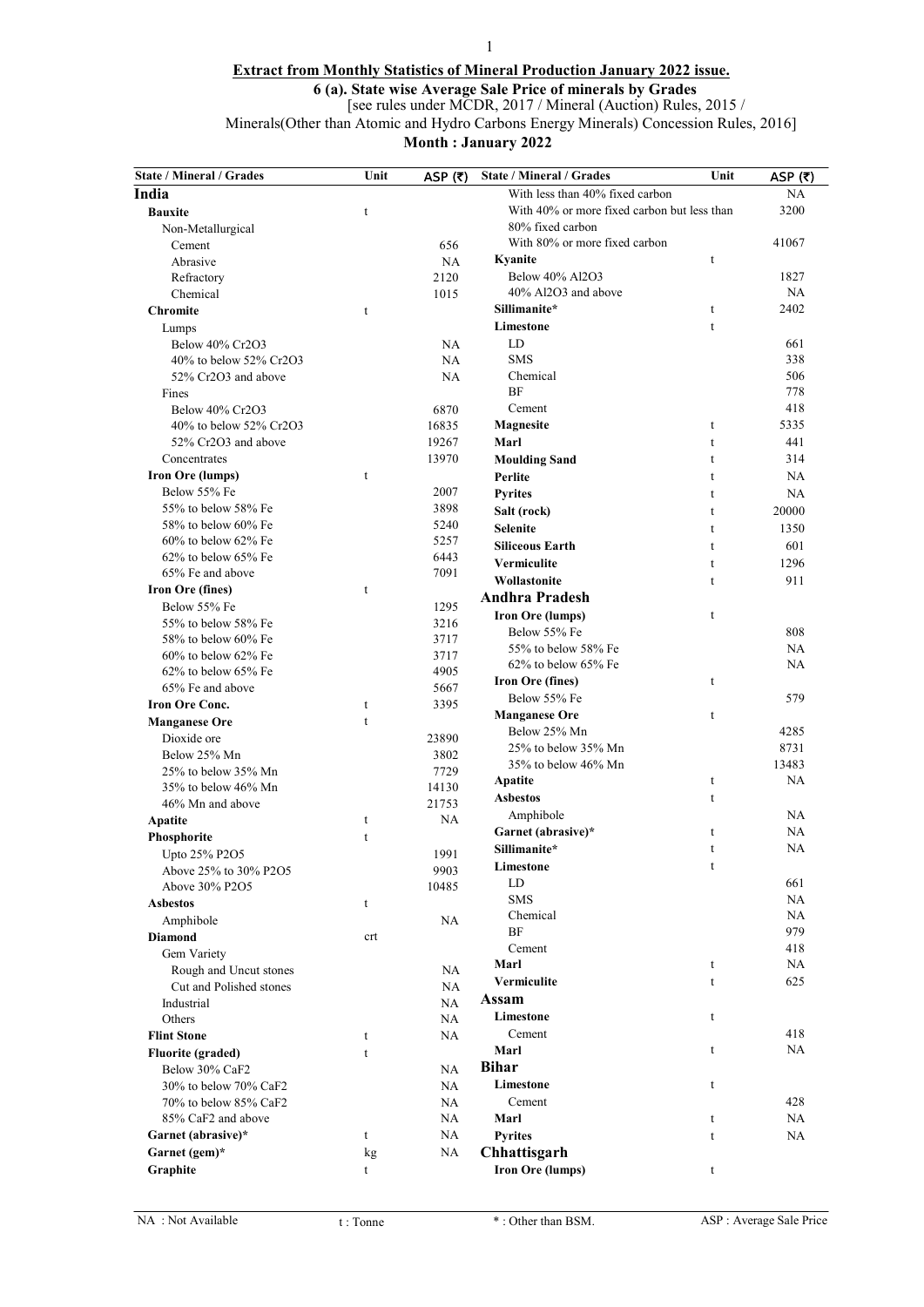### 2

## Extract from Monthly Statistics of Mineral Production January 2022 issue.

6 (a). State wise Average Sale Price of minerals by Grades

[see rules under MCDR, 2017 / Mineral (Auction) Rules, 2015 /

Minerals(Other than Atomic and Hydro Carbons Energy Minerals) Concession Rules, 2016]

| <b>State / Mineral / Grades</b> | Unit        | ASP $(5)$ | State / Mineral / Grades                    | Unit         | ASP $(5)$ |
|---------------------------------|-------------|-----------|---------------------------------------------|--------------|-----------|
| 55% to below 58% Fe             |             | NA        | Cement                                      |              | 418       |
| 58% to below 60% Fe             |             | <b>NA</b> | Marl                                        | t            | NA        |
| $60\%$ to below $62\%$ Fe       |             | <b>NA</b> | Salt (rock)                                 | $\mathsf{t}$ | 20000     |
| 62% to below 65% Fe             |             | 5617      | Jammu & Kashmir                             |              |           |
| 65% Fe and above                |             | 7106      | Limestone                                   | t            |           |
| <b>Iron Ore (fines)</b>         | t           |           | LD                                          |              | <b>NA</b> |
| Below 55% Fe                    |             | <b>NA</b> | <b>BF</b>                                   |              | NA        |
| 55% to below 58% Fe             |             | <b>NA</b> | Cement                                      |              | 418       |
| 58% to below 60% Fe             |             | 4107      | Marl                                        | t            | NA        |
| $60\%$ to below $62\%$ Fe       |             | 4317      | <b>Jharkhand</b>                            |              |           |
| $62\%$ to below $65\%$ Fe       |             | 5076      | <b>Bauxite</b>                              | $\mathsf{t}$ |           |
| 65% Fe and above                |             | 5659      | Non-Metallurgical                           |              |           |
| Graphite                        | t           |           | Cement                                      |              | <b>NA</b> |
| With less than 40% fixed carbon |             | <b>NA</b> | Abrasive                                    |              | <b>NA</b> |
| Limestone                       | $\mathsf t$ |           | Refractory                                  |              | 818       |
| LD                              |             | <b>NA</b> | Iron Ore (lumps)                            | t            |           |
| <b>BF</b>                       |             | 750       | Below 55% Fe                                |              | 1938      |
| Cement                          |             | 418       | 55% to below 58% Fe                         |              | NA        |
| Marl                            | t           | <b>NA</b> | 58% to below 60% Fe                         |              | 6302      |
| <b>Moulding Sand</b>            | t           | 314       | $60\%$ to below $62\%$ Fe                   |              | <b>NA</b> |
| Goa                             |             |           | $62\%$ to below $65\%$ Fe                   |              | NA        |
| <b>Iron Ore (lumps)</b>         | t           |           | 65% Fe and above                            |              | NA        |
| Below 55% Fe                    |             | <b>NA</b> | Iron Ore (fines)                            | t            |           |
| 55% to below 58% Fe             |             | NA        | Below 55% Fe                                |              | 938       |
| 58% to below 60% Fe             |             | <b>NA</b> | 55% to below 58% Fe                         |              | NA        |
| $60\%$ to below $62\%$ Fe       |             | NA        | 58% to below 60% Fe                         |              | NA        |
| $62\%$ to below $65\%$ Fe       |             | <b>NA</b> | 60% to below 62% Fe                         |              | 6282      |
| 65% Fe and above                |             | <b>NA</b> | 62% to below 65% Fe                         |              | NA        |
| Iron Ore (fines)                | $\mathbf t$ |           | <b>Manganese Ore</b>                        | t            |           |
| Below 55% Fe                    |             | NA        | Dioxide ore                                 |              | NA        |
| 55% to below 58% Fe             |             | <b>NA</b> | Below 25% Mn                                |              | NA        |
| 58% to below 60% Fe             |             | <b>NA</b> | 25% to below 35% Mn                         |              | NA        |
| 60% to below 62% Fe             |             | <b>NA</b> | 35% to below 46% Mn                         |              | NA        |
| 62% to below 65% Fe             |             | <b>NA</b> | 46% Mn and above                            |              | NA        |
| <b>Iron Ore Conc.</b>           | t           | NA        | <b>Flint Stone</b>                          | t            | NA        |
| Limestone                       | $\mathbf t$ |           | Graphite                                    | $\mathsf t$  |           |
| LD                              |             | NA        | With less than 40% fixed carbon             |              | NA        |
| Gujarat                         |             |           | With 40% or more fixed carbon but less than |              | NA        |
| <b>Bauxite</b>                  | t           |           | 80% fixed carbon                            |              |           |
| Non-Metallurgical               |             |           | With 80% or more fixed carbon               |              | NA        |
| Cement                          |             | 829       | Kvanite                                     | t            |           |
| Abrasive                        |             | NA        | Below 40% Al2O3                             |              | 1850      |
| Refractory                      |             | 2185      | Limestone                                   | t            |           |
| Chemical                        |             | 1018      | <b>BF</b>                                   |              | NA        |
| <b>Manganese Ore</b>            | t           |           | Cement                                      |              | NA        |
| Below 25% Mn                    |             | <b>NA</b> | Marl                                        | t            | NA        |
| <b>Fluorite (graded)</b>        | t           |           | Karnataka                                   |              |           |
| Below 30% CaF2                  |             | NA        | <b>Chromite</b>                             | t            |           |
| Limestone                       | t           |           | Lumps                                       |              |           |
| Chemical                        |             | 506       | Below 40% Cr2O3                             |              | NA        |
| BF                              |             | NA        | <b>Iron Ore (lumps)</b>                     | t            |           |
| Cement                          |             | 418       | Below 55% Fe                                |              | 2391      |
| Marl                            | t           | 380       | 55% to below 58% Fe                         |              | 3352      |
| Perlite                         | t           | NA.       | 58% to below 60% Fe                         |              | 4990      |
| <b>Himachal Pradesh</b>         |             |           | $60\%$ to below $62\%$ Fe                   |              | 4990      |
| Limestone                       | t           |           | 62% to below 65% Fe                         |              | 5091      |
| LD                              |             | 661       | 65% Fe and above                            |              | 5843      |
| <b>SMS</b>                      |             | 338       | <b>Iron Ore (fines)</b>                     | t            |           |
| Chemical                        |             | NA.       | Below 55% Fe                                |              | 1141      |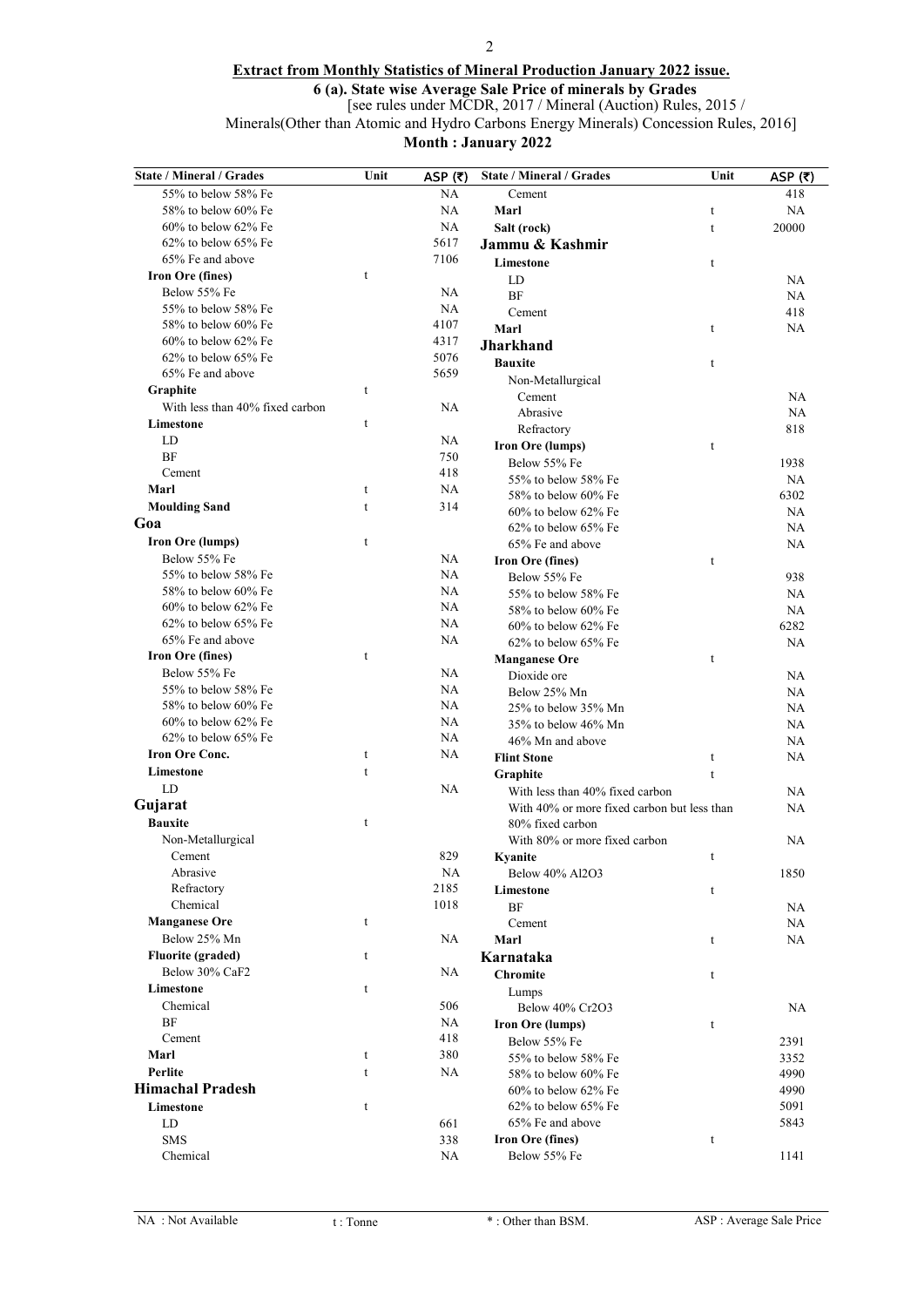### 3

## Extract from Monthly Statistics of Mineral Production January 2022 issue.

6 (a). State wise Average Sale Price of minerals by Grades

[see rules under MCDR, 2017 / Mineral (Auction) Rules, 2015 /

Minerals(Other than Atomic and Hydro Carbons Energy Minerals) Concession Rules, 2016]

| <b>State / Mineral / Grades</b> | Unit        | ASP $(5)$ | <b>State / Mineral / Grades</b> | Unit        | ASP $(5)$ |
|---------------------------------|-------------|-----------|---------------------------------|-------------|-----------|
| 55% to below 58% Fe             |             | 2505      | BF                              |             | 754       |
| 58% to below 60% Fe             |             | 3158      | Cement                          |             | 418       |
| $60\%$ to below $62\%$ Fe       |             | 3775      | Marl                            | t           | NA        |
| 62% to below 65% Fe             |             | 4541      | Maharashtra                     |             |           |
| 65% Fe and above                |             | 6066      | <b>Bauxite</b>                  | t           |           |
| <b>Manganese Ore</b>            | t           |           | Non-Metallurgical               |             |           |
| Below 25% Mn                    |             | 3744      | Cement                          |             | 496       |
| 25% to below 35% Mn             |             | 13247     | Iron Ore (lumps)                | t           |           |
| 35% to below 46% Mn             |             | 13338     | Below 55% Fe                    |             | 2389      |
| 46% Mn and above                |             | NA        | 55% to below 58% Fe             |             | NA        |
| Kyanite                         | $\mathbf t$ |           | 58% to below 60% Fe             |             | 2389      |
| Below 40% Al2O3                 |             | 1790      | $60\%$ to below $62\%$ Fe       |             | NA        |
| Limestone                       | $\mathbf t$ |           | 62% to below 65% Fe             |             | 6206      |
| LD                              |             | <b>NA</b> | Iron Ore (fines)                | t           |           |
| <b>SMS</b>                      |             | <b>NA</b> | Below 55% Fe                    |             | 446       |
| BF                              |             | 382       | 55% to below 58% Fe             |             | 1686      |
| Cement                          |             | 418       | 58% to below 60% Fe             |             | 4000      |
| Magnesite                       | t           | 7535      | $60\%$ to below $62\%$ Fe       |             | NA        |
| Marl                            | $\mathbf t$ | NA        | <b>Manganese Ore</b>            | t           |           |
| Kerala                          |             |           | Dioxide ore                     |             | 23890     |
| Sillimanite*                    | $\mathbf t$ | NA        | Below 25% Mn                    |             | 3091      |
| Limestone                       | $\mathbf t$ |           | 25% to below 35% Mn             |             | 7263      |
| Cement                          |             | 1047      | 35% to below 46% Mn             |             | 14665     |
| Marl                            | t           | <b>NA</b> | 46% Mn and above                |             | 19957     |
| <b>Madhya Pradesh</b>           |             |           | <b>Fluorite (graded)</b>        | t           |           |
| <b>Bauxite</b>                  | t           |           | 30% to below 70% CaF2           |             | NA        |
| Non-Metallurgical               |             |           | 70% to below 85% CaF2           |             | NA        |
| Cement                          |             | 690       | 85% CaF2 and above              |             | <b>NA</b> |
| Refractory                      |             | 2401      | Kyanite                         | t           |           |
| Chemical                        |             | 859       | Below 40% Al2O3                 |             | 1957      |
| <b>Iron Ore (lumps)</b>         | $\mathbf t$ |           | 40% Al2O3 and above             |             | NA        |
| Below 55% Fe                    |             | 550       | Sillimanite*                    | t           | 2402      |
| 55% to below 58% Fe             |             | <b>NA</b> | Limestone                       | $\mathbf t$ |           |
| 58% to below 60% Fe             |             | <b>NA</b> | Chemical                        |             | <b>NA</b> |
| 60% to below 62% Fe             |             | <b>NA</b> | BF                              |             | <b>NA</b> |
| Iron Ore (fines)                | t           |           | Cement                          |             | 418       |
| Below 55% Fe                    |             | 525       | Marl                            | t           | NA        |
| 55% to below 58% Fe             |             | 660       | Meghalaya                       |             |           |
| 58% to below 60% Fe             |             | NA        | Sillimanite*                    | t           | NA        |
| $60\%$ to below $62\%$ Fe       |             | <b>NA</b> | Limestone                       | t           |           |
| <b>Iron Ore Conc.</b>           | t           | NA        | Chemical                        |             | NA        |
| <b>Manganese Ore</b>            | t           |           | Cement                          |             | 418       |
| Below 25% Mn                    |             | 3804      | Marl                            | t           | NA        |
| 25% to below 35% Mn             |             | 5754      | Odisha                          |             |           |
| 35% to below 46% Mn             |             | 13279     | <b>Chromite</b>                 | t           |           |
| 46% Mn and above                |             | 22338     | Lumps                           |             |           |
| Phosphorite                     | t           |           | Below 40% Cr2O3                 |             | NA        |
| Upto 25% P2O5                   |             | 940       | 40% to below 52% Cr2O3          |             | NA        |
| Above 25% to 30% P2O5           |             | <b>NA</b> | 52% Cr2O3 and above             |             | NA        |
| Above 30% P2O5                  |             | <b>NA</b> | Fines                           |             |           |
| <b>Diamond</b>                  | crt         |           | Below 40% Cr2O3                 |             | 6870      |
| Gem Variety                     |             |           | 40% to below 52% Cr2O3          |             | 16835     |
| Rough and Uncut stones          |             | NA        | 52% Cr2O3 and above             |             | 19267     |
| Cut and Polished stones         |             | NA        | Concentrates                    |             | 13970     |
| Industrial                      |             | NA        | <b>Iron Ore (lumps)</b>         | t           |           |
| Others                          |             | <b>NA</b> | Below 55% Fe                    |             | 2603      |
| Limestone                       | t           |           | 55% to below 58% Fe             |             | 3951      |
| LD                              |             | NA        | 58% to below 60% Fe             |             | 5456      |
| <b>SMS</b>                      |             | 338       | $60\%$ to below $62\%$ Fe       |             | 6168      |
| Chemical                        |             | 478       | $62\%$ to below $65\%$ Fe       |             | 6921      |